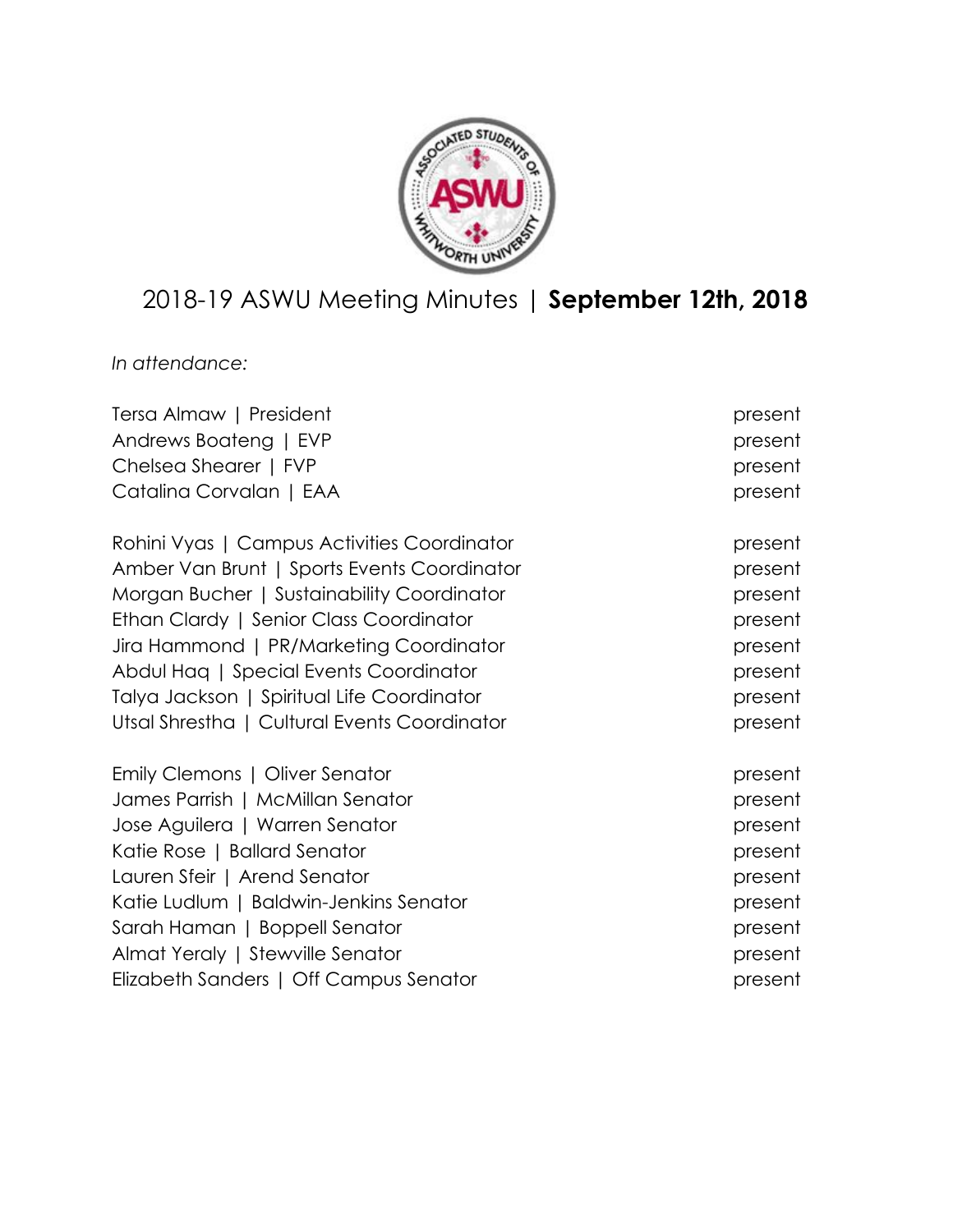Meeting brought to order at 5:00PM in ASWU Chambers. Mission Statement read by Katie R. Minutes from 09/05/2018 approved unanimously.

## **FVP Updates**

**Chelsea:** Capital: \$20000 Unallocated: \$20000

## **APOW**

### **Lajhaya Lewis-Harrell |llewis-harrell19@my.whitworth.edu**

I am the President/VP/Secretary, etc for APOW, which stands for Adopted Pirates of Whitworth. We had our first meeting last night, and usually meet Thu 6-8PM, in the HUB. Questions?

#### **Chelsea**: Events?

**Lahjaya** We had our first meeting last night. We're planning snowglobes and turkey projects in Nov, and watching Coco; we want to look into the rights for the movie, because we want to have a movie night for sure. We have movie for kids, and supervising the babies.

**Sarah**:How to contact?

**Lajhaya**: Contact me, since you have to be trained to work with minors and must sign a liability waiver form. I'll talk to Carolina from the Whitworth Business Office for their approval on that.

## **KIPOS**

#### **Morgan McKeague | mmckeague19@my.whitworth.edu**

Im the President of KIPOS. Kipos is the name, and our subtitle is Students Advocating for Environmental Justice. Our mission is to provide education for environmental issues, and also create advocacy for justice. We are centered in our community garden by Lola Street. Meetings are Sundays at 6PM. We have our new sign at Lola Lane, and our next event is the Harvest Fest the 22nd from 4-6; it's a relaxing time for students to come to the garden, and we have snacks,art, music and relaxation. **Almat**: Where's the Harvest Festival? **Morgan**: In the KIPOS garden, by Lola Lane. **Sarah**: Do you do KIPOS rep? **Morgan**: [inaudible] tba.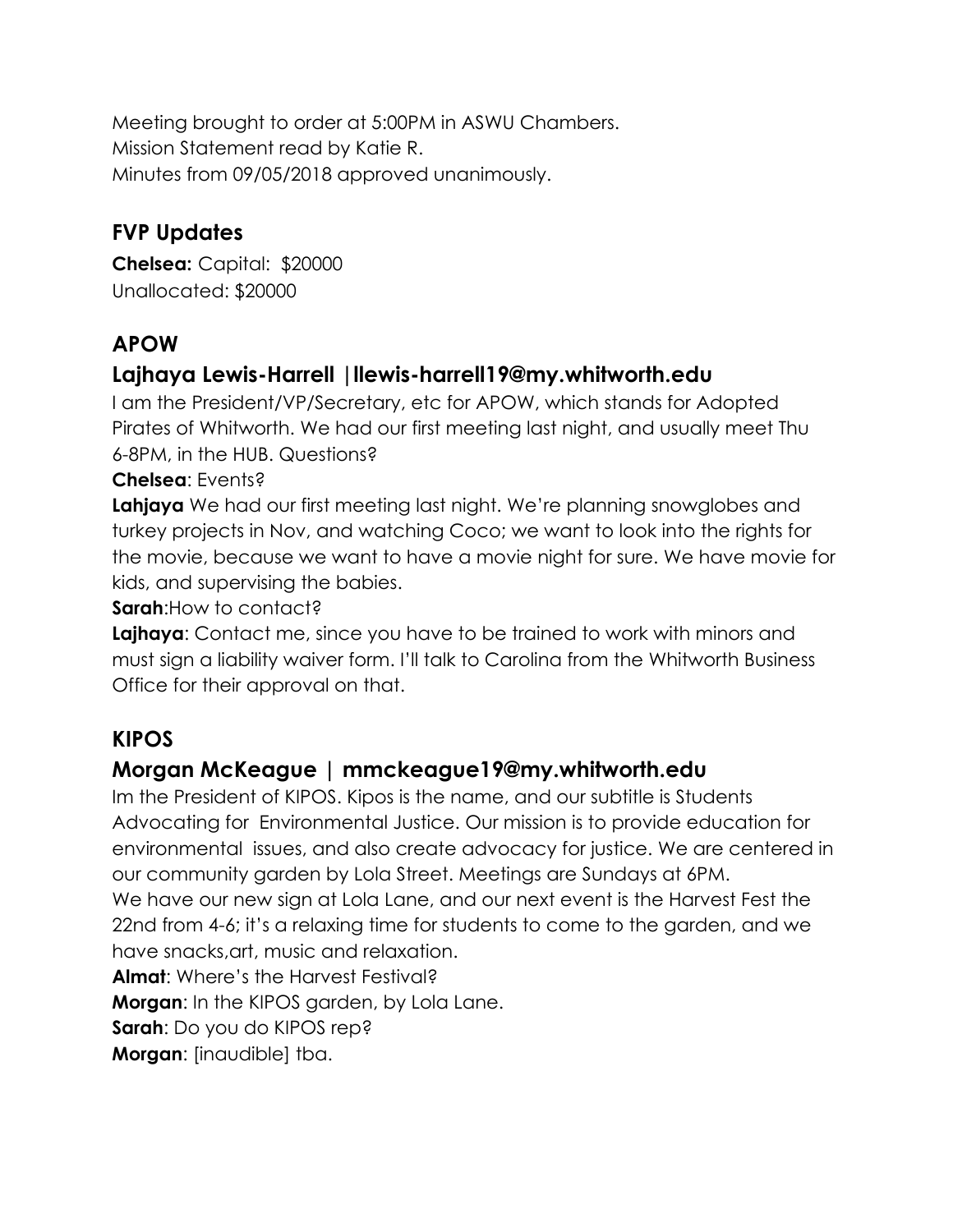#### **Jubilation**

## **Lindsay Smith + Kathryn Smith | lsmith19@my.whitworth.edu**

Currently we have classes Sun & Thu nights, completely free and student led. We have musical theater, tap, country swing, ballet, hip hop and contemporary. It's a ministry, and Christ-centered, we try to pray at least once in class. Of course, we welcome all students. We have our Dec 9 Winter Showcase, and we dance in the chapel. Our meetings are in Tacoma Hall. We have an active IG, and technically a twitter. Questions?

**[Yearbook]:** Time and location for showcase?

**Kathryn:** It was in Stage 2 in Cowles past year, shouldn't change this year. Sometime in the evening, before finals week.

We meet:

Sundays: Musical Theatre 7-8:15 pm

Mondays: Tap 8-9:15 pm

Tuesdays: Country Swing 5-6:15 pm

Wednesdays: Jazz 5-6:15 pm

Ballet 6:30-7:45 pm

Sacred Dance 8-9:15 pm

Thursdays: Hip Hop 6:30-7:45 pm

Contemporary 8-9:00 pm

It'll be posted in our social media, you can pop in and out. In the last month, we ask for people to prep for showcase, but some students come religiously. some come only once. Don't need any prior experience.

**Talya**: For Jubilation to perform at events, contact?

**Lindsay**: If it's a spiritual led event, then Im the contact. Im in charge of ministry and partnership with groups on campus and orgs in area.

If you have any partnership ideas, Im open, and can connect you with other leaders. And for primetimes, too!

## **EVP Updates**

#### **Student Elections Committee**

**Andrews**: We met this Sunday to create elections timetables. Tomorrow, there'll be an interest meeting 5-7PM in Chambers. Anyone who wants to become a zone rep, show up. If you know a member in Duvall, to become a senator, talk to them and myself.

**Katie L:** Some residents are really busy, can they only come for the hour? **Andrews:** It's not mandatory, we go over job requirements, etc.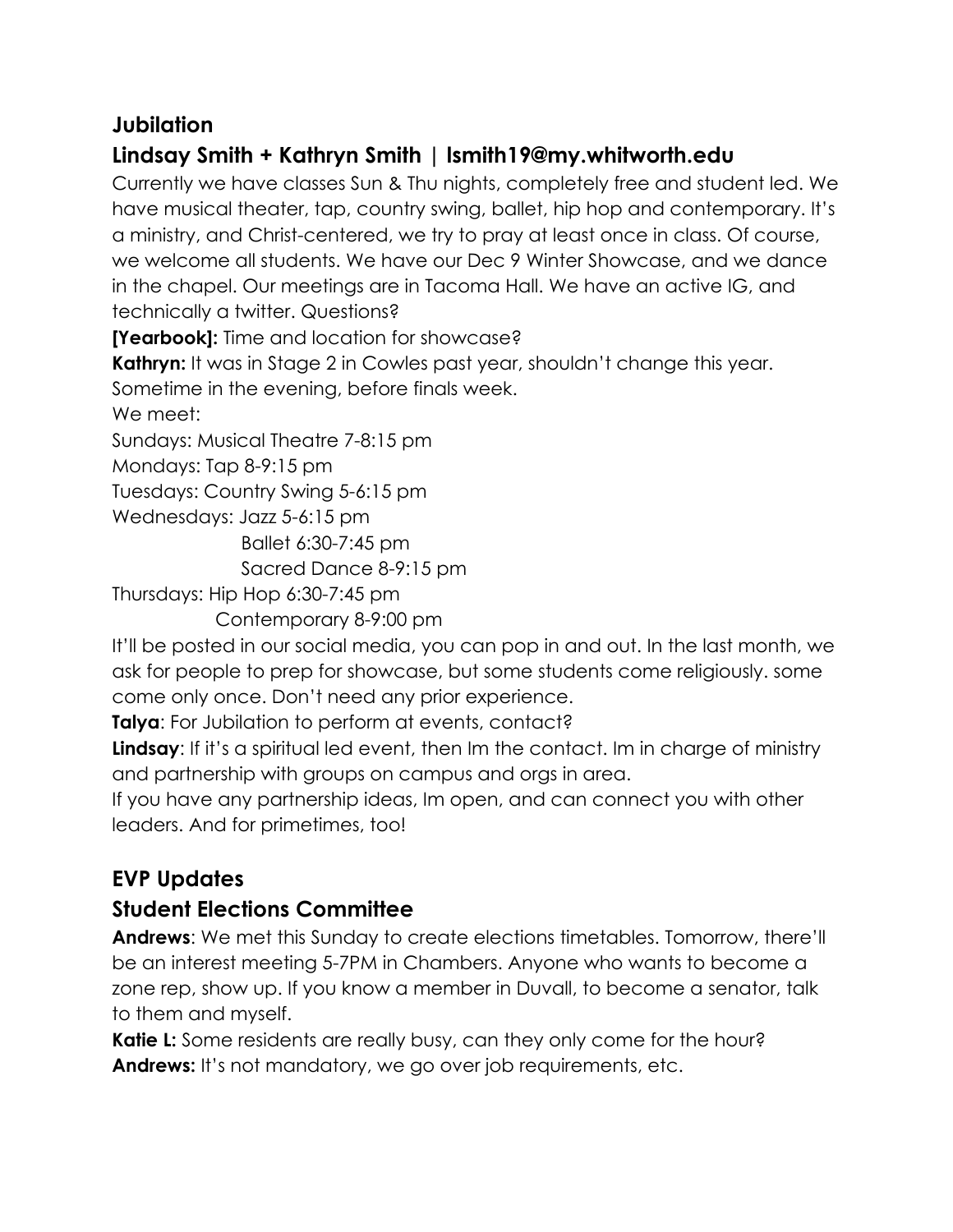Friday, applications will open online, and deadline is Sept 19, midnight.Almost a full week.

**Katie L:** Is this for reps?

**Andrews:** It'll be 3-in-1 vote; for Duvall Senator, Zone Reps, and a Referendum on Global Engagement Rep, because it was added in Constitution Article V, Section 2, point e which says "*Global Engagement Representative: One student shall be elected as the global engagement representative whose term shall consist of the 2018-2019 academic year and be elected at the beginning of the academic year for which they serve*." We can't hold an election on this position until approval on job description. We will hold primaries Sept 24th, and campus will vote yes or no on this position.

Senators, coordinators, encourage people to apply.

**Sarah H:** Point of clarification for dates on primaries and general?

**Andrews:** Primary is Sept 24th starts at 8AM-8PM. General is Sept 27th 8AM-10PM.

#### **Student Highlight Karen Sobtafo**

She didn't show up. It was Karen, she assisted international students to off campus BBQ, and get around in Spokane.

## **President Updates**

**Teri:**We have a leadership summit, Sept 22nd at WSU, from 10:30AM-4:30PM. It's a PNW Collegiate Conference, has 500 people coming in, leaders from all places, good time to meet others, learn a lot.

I sent an email about committees, and gave preferences to first come-first serve, Student Life Committee is full, but if you can pick others, please do so. If you can't make the time, tell me if zone rep will want to. I need someone dedicated and who wants to be involved, and report back to Assembly. If interested in Continuing Edu, Grounds, etc. Email or talk to me!

**Katie L:** What to these committees do?

**Teri:** Meet once this semester and next semester, times aren't set because they want to work with our schedules. You can email the chair of these committees, and they'll tell you when it works best. You don't have to continue into next semester. I don't know everything, I just report, but they'll give you more information.

**Jira:** Is transport provided for conference?

**Teri:** We are trying to get a van, because we're a unit, and we'll do roadtrip.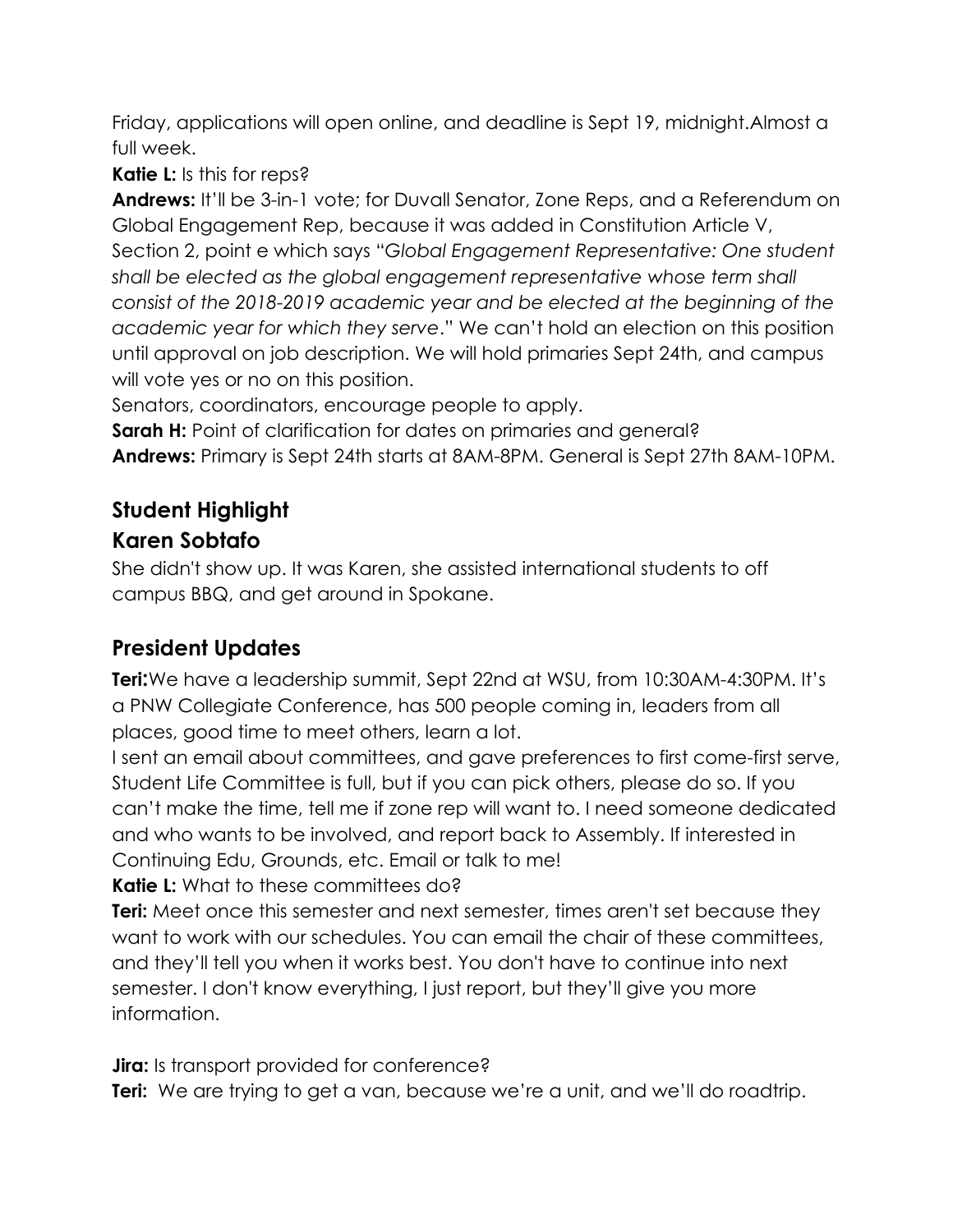**Sarah H:** Is the conference mandatory? **Teri:** You don't have to make it, it's not mandatory.

**Andrews:** Can all senators wait for a minute after meeting, please.

**Teri:** Stewart and Bop are together, but zone reps are usually between BJ and Stewart since they're both first year. This year, Stew and Bop are very close, and as much as we would like to put these places together, the constitution is so badly worded, we can't do anything. Our hands are tied in rearranging zones. Budget passed doesn't allow this either. I was in Bop last year as RA, and we didn't have a rep that was there for us, but change with this constitution is impossible.

**[student]:** I talked to Sarah, and we were wondering if we could try and change the constitution this year.

**Teri:** We're trying to change that gibberish, which doesn't make sense. This school year, we'll take a look at the constitution by chunks, and revise article by article. We'll bring it back to the Assembly, explain it and then could take to your constituents.

For this election, though, zones will be kept like before, with BJ Stew, Arend Bop Duvall Oliver and BMac. We can't change it in time, but for next year, it should be better for everyone.

**[student]:** Im still going to run. Thank you, madam president.

#### **Campus Reports & Vibes**

**[Yearbook]:** Senators, should've gotten an email from Lauren regarding residence hall photos for yearbook. I have a sheet with all the info, let Lauren or myself know if you have questions. We want you to put them in your newsletters, and let your team know the time and place, we are on a tight schedule, and it's your responsibility to get everyone grouped. We'll take the pic with however many people there are.

**Jose:** Dont know if people are having this problem--the printer in the res hall runs out of ink. Constituents come to me, and think its ASWU responsibility, some say it's facilities. Who is that on? **Sarah:** I emailed IT and they fixed it. **Jose:** How often do they refill it? **Sarah:** When you contact them. **Andrews:** Senators aren't in charge of refilling paper. **Almat**: The stock room with paper is locked--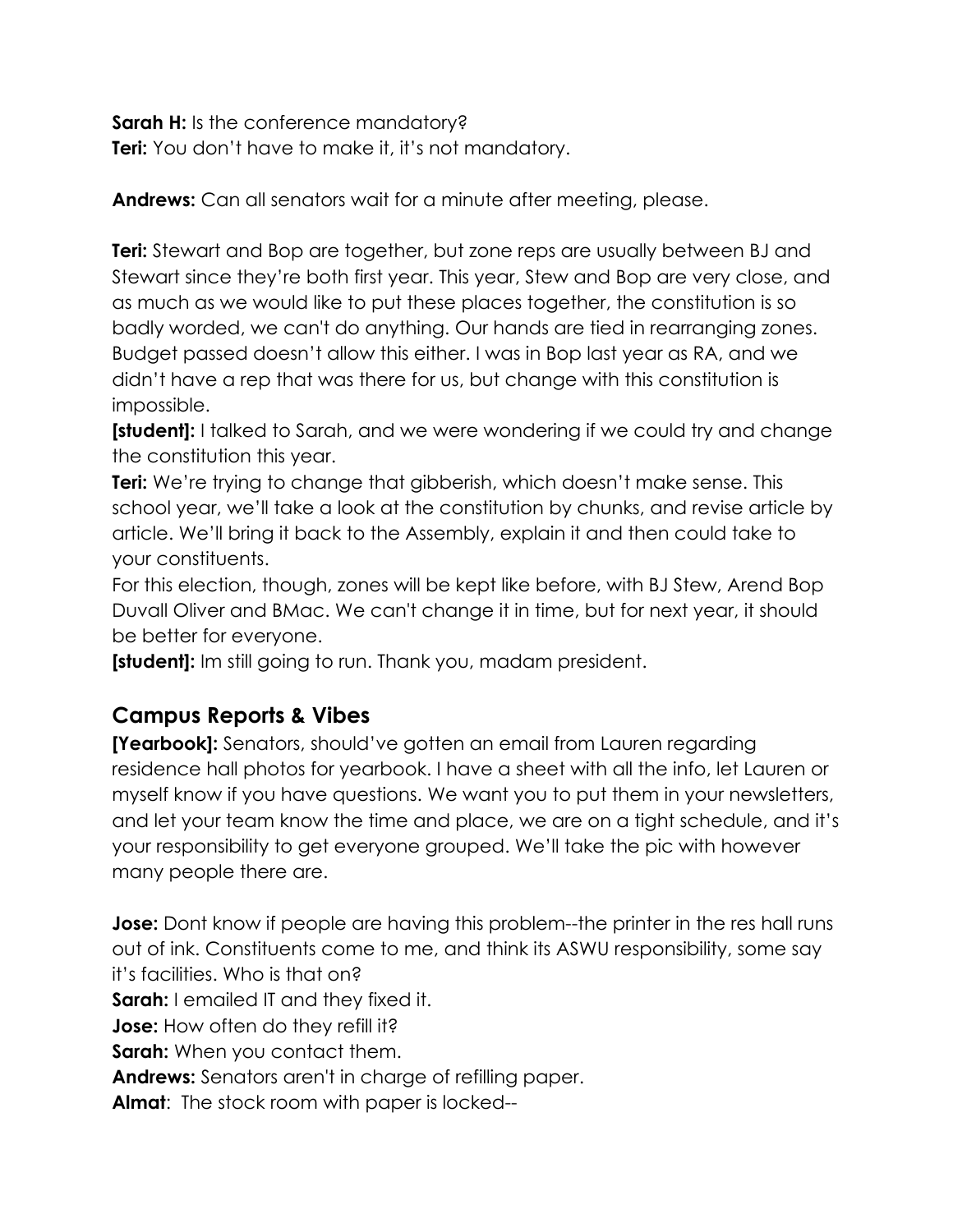**Andrews**: I have the key for that.

**Jose:** Also, people are talking about getting a compost bin in Warren.

**Morgan:** I have a list of eco reps and Friday I'll take a look at the compost bins. I'll get those distributed soon. Still need eco reps for Duvall, Stewart, Arend and Bop. Put them on newsletters. Don't have posters on this.

**Rohini:** Hypnotist on Sat, need some help with ushers and tear down. Sent a sign-up sheet email, senators if you could post it on your FB page.

**Sarah:** Do you have posters or digital/social media?

**Rohini:** It's in the GroupMe chat, I made little quarter sheets, they're in the ASWU front desk.

**Sarah:** Ste and Bop are doing conjoined sweater this year, to show our unity. Wanted to update you all that we are getting the ball rolling on this.

**Abdul:** Senators, I will send the sign up for Unplugged, stay tuned.

**Katie R:** Sep 22nd, 8-10:30 will be Ballard Tea, not just for BMAC, anyone can come. Lots of fun, Mac will put entertainment and snacks and tea. It's in the chapel. It'll go into 10:40-11 if it gets crazy.

**Amber:** I have a small event, Sun, Sept 23, to support soccer team, they have a game at noon, and I will have donuts 11:30 at the soccer game. Senators, put it in your newsletters.

**Teri:** How many donuts???

**Talya:** This is for all of ASWU, I will want to do a fun drive for Union Gospel Mission (?), who are running low on flu supplies for the season. They need packs of Ginger tea, Emergen-C, dont have the info with me at the moment, but I want us to advertise it as a supply drive for Oct or Nov. It'd be be fun to reach out to the community and show that ASWU serves and Whitworth cares.

**Jira:** Do you have ad for that?

**Talya:** Just heard about this an hour ago, I'll let you know.

**Amber:** Do they need supplies throughout fall, or is there a deadline? **Talya:** They just need it, ASAP.

**Teri:** Hypnotist is coming. Voter Reg Drive is happening, put it in your newsletters that they can vote and make a difference in the world, it's in Lied Square/MPR, ends Fri night. Post it in social media since it'll be too late to be in newsletters. Tell them to register to vote.

**Jason:** Sept 25th is National Voter Reg Day, we will have a table then too.